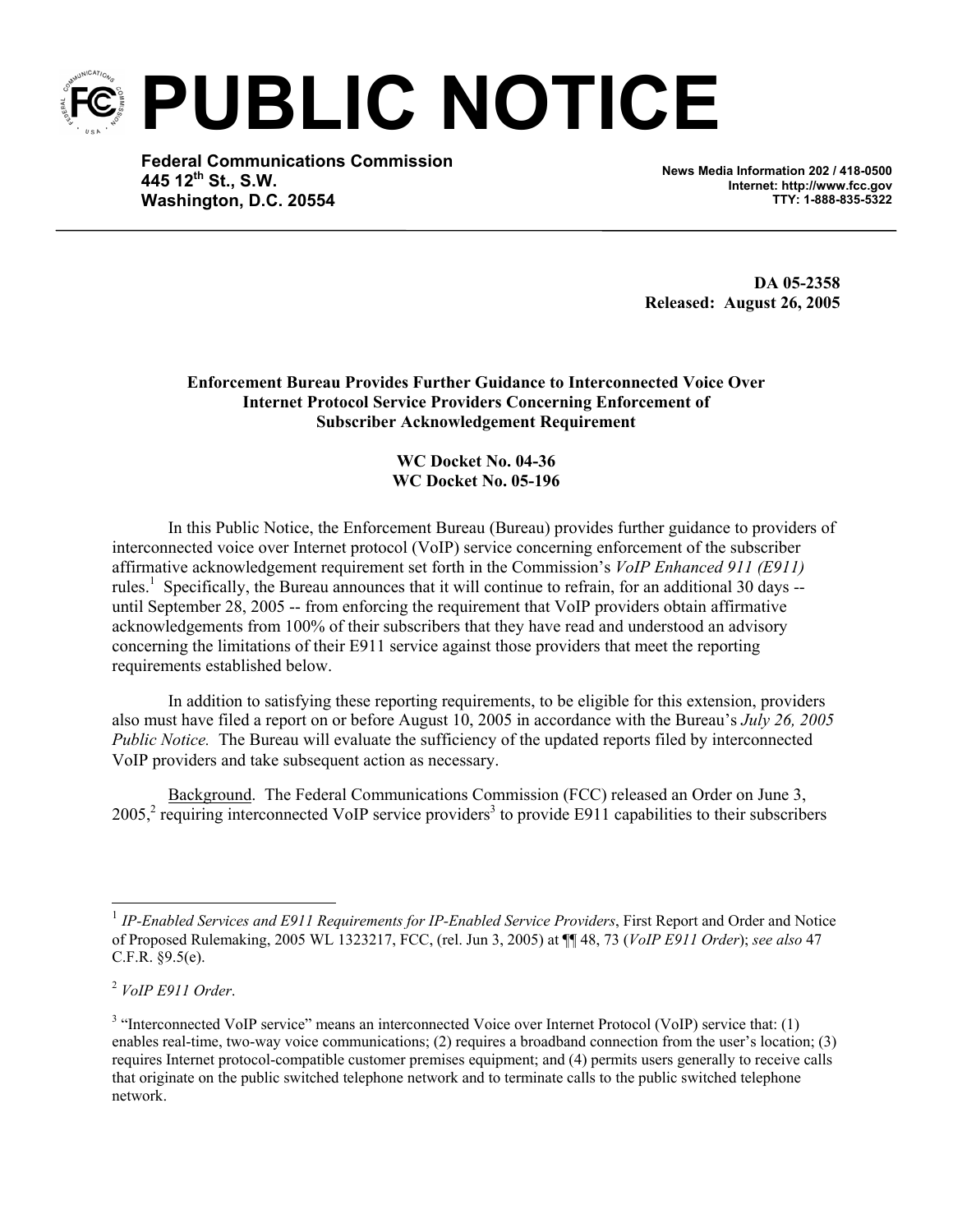no later than 120 days from the effective date of the Order.<sup>4</sup> Additionally, as set forth in the *VoIP E911 Order,* all providers of interconnected VoIP service were required by July 29, 2005 to:

- Specifically advise every new and existing subscriber, prominently and in plain language, of the circumstances under which E911 service may not be available through the interconnected VoIP service or may be in some way limited by comparison to traditional E911 service ("advisory requirement"); and
- Obtain and keep a record of affirmative acknowledgement by every subscriber, both new and existing, of having received and understood the advisory described in the paragraph above ("affirmative acknowledgement requirement"); and
- Distribute to its existing subscribers warning stickers or other appropriate labels warning subscribers if E911 service may be limited or not available and instructing the subscriber to place them on or near the equipment used in conjunction with the interconnected VoIP service. Each interconnected VoIP provider should distribute such warning stickers or other appropriate labels to each new subscriber prior to the initiation of that subscriber's service ("sticker requirement"). $5$

On July 26, 2005, the Bureau released a Public Notice stating that it would delay, until August 30, 2005, any enforcement action against any provider of interconnected VoIP service regarding the affirmative acknowledgement requirement if the provider filed a report by August 10, 2005, detailing its progress toward satisfying the customer advisory, affirmative acknowledgement, and sticker requirements. The Bureau further stated its expectation that interconnected VoIP providers would disconnect, by August 30, 2005, all subscribers from whom it had not received affirmative acknowledgements. The 30-day extension has allowed interconnected VoIP providers to continue to obtain affirmative acknowledgements from subscribers and minimize the number subject to potential disconnection.

The Bureau has reviewed numerous reports filed by VoIP providers on August 10. The reports demonstrate the significant efforts made by providers in complying with the 100% affirmative acknowledgement requirement. As a result of its review of these reports, the Bureau has determined that it will not initiate enforcement action, until September 28, 2005, regarding the affirmative acknowledgement requirement against those providers that: (1) previously filed reports on or before August 10, 2005 in accordance with the *July 26 Public Notice*; and (2) file two separate updated reports with the FCC by **September 1, 2005** and **September 22, 2005**, containing the information described below. During this additional period of time, the Bureau expects that all interconnected VoIP providers that qualify for this extension will continue to use all means available to them to obtain affirmative acknowledgements from all of their subscribers. Qualifying providers will also have additional time to consider "soft" or "warm" disconnect or suspension methods, as described below.

## Subscriber Notification and Acknowledgement Status and Compliance Reports

In the September 1, 2005 and September 22, 2005 reports, each provider must submit the following information updating its August 10, 2005 report:

<sup>&</sup>lt;sup>4</sup> The effective date of the Order is July 29, 2005 (30 days from the date of publication in the Federal Register). 70 Fed. Reg. 37,273 (June 29, 2005).

<sup>5</sup> *VoIP E911 Order* at ¶¶ 48, 73; *see also* 47 C.F.R. § 9.5.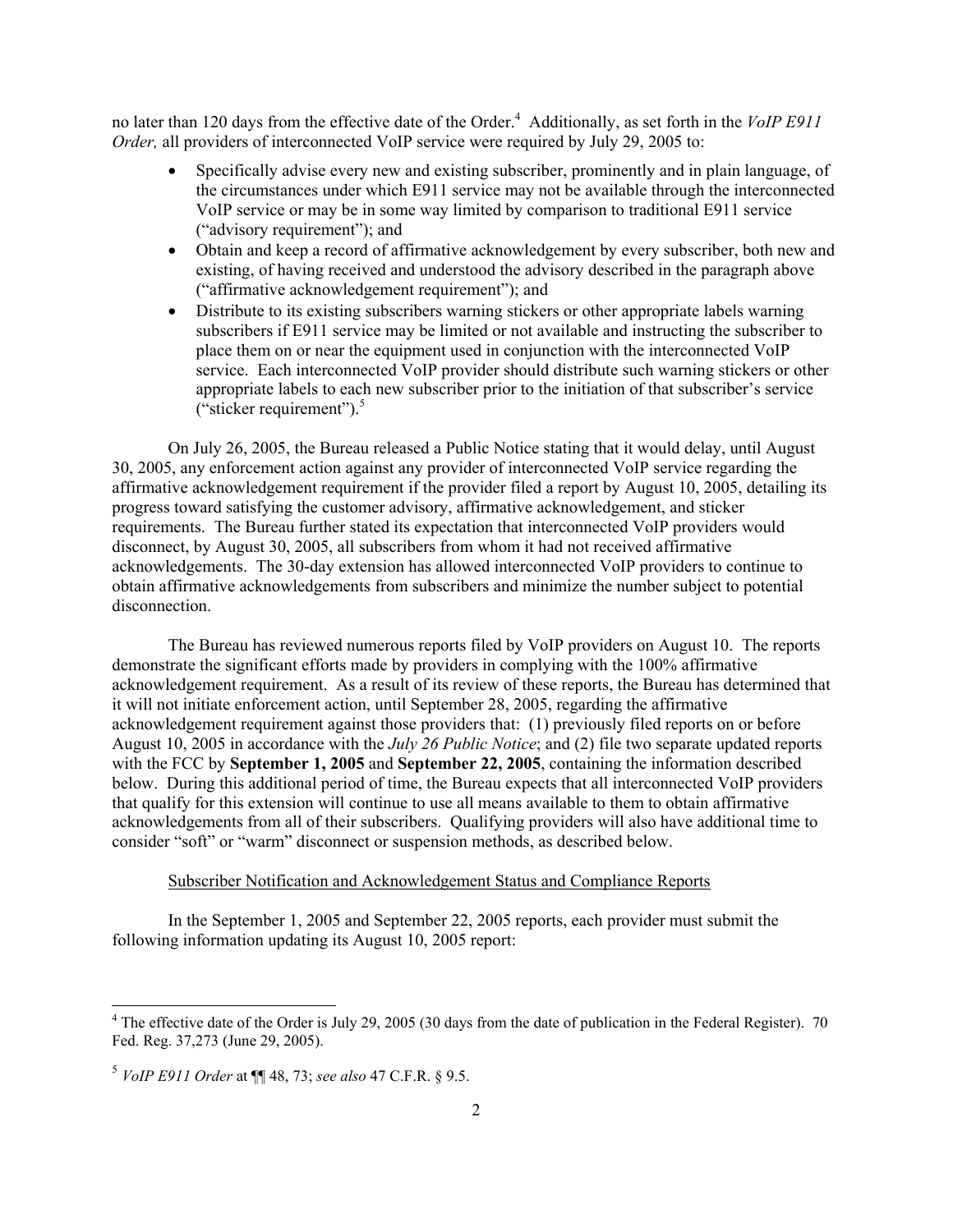- A detailed explanation regarding current compliance with the notice and warning sticker requirements *if* the provider did not notify and issue warning stickers or labels to 100% of its subscribers by the July 29, 2005 deadline. Providers expected to update this information include those that were in the process of providing notice and/or stickers to their subscribers, but had not completed the process by July 29, 2005.
- A quantification of the percentage of the provider's subscribers that have submitted affirmative acknowledgements as of the date of the September 1 and September 22 reports, and an estimation of the percentage of subscribers from whom the provider does not expect to receive an acknowledgement by September 28, 2005;
- A detailed description of any and all actions the provider plans to take towards any of its subscribers that do not affirmatively acknowledge having received and understood the advisory; and,
- A detailed description of any and all plans to use a "soft" or "warm" disconnect (or similar) procedure for subscribers that fail to provide an affirmative acknowledgement by September 28, 2005. The Bureau notes that in their August 10, 2005 reports some providers, such as Teliphone, Inc. and Broadview Networks, Inc., state that they will use a "soft" disconnect procedure to disconnect those subscribers that ultimately do not acknowledge having received and understood the customer advisory. As the Bureau understands it, the soft disconnect procedure will either disallow all non-911 calls or intercept and send those calls to the provider's customer service department. Under this "soft" disconnect procedure, however, calls to 911 will continue to go to the appropriate Public Safety Answering Point (PSAP). A provider's September 1 and September 22 reports must include either a statement that the provider will use a "soft" or "warm" disconnect (or similar) solution as of September 28, 2005, or a detailed explanation of why it is not feasible for the provider to use a "soft" or "warm" disconnect solution, as described above.

## Filing Procedures

Interconnected VoIP providers may file the above-referenced reports in this proceeding on or before September 1, 2005 and September 22, 2005. All reports must reference WC Docket No. 05-196 and should be labeled clearly on the first page as "Subscriber Acknowledgement Report (date)." The report may be filed using: (1) the Commission's Electronic Comment Filing System (ECFS), or (2) by filing paper copies. *See* Electronic Filing of Documents in Rulemaking Proceedings, 63 Fed. Reg. 24,121 (May 1, 1998).

- Electronic Filers: Compliance letters may be filed electronically using the Internet by accessing the ECFS: http://www.fcc.gov/cgb/ecfs/. Filers should follow the instructions provided on the website for submitting comments. For ECFS filers, in completing the transmittal screen, filers should include their full name, U.S. Postal Service mailing address, and the applicable docket number (WC Docket No. 05-196).
- Paper Filers: Parties that choose to file by paper must file an original and four copies of each filing. Filings can be sent by hand or messenger delivery, by commercial overnight courier, or by first-class or overnight U.S. Postal Service mail (although we continue to experience delays in receiving U.S. Postal Service mail). All filings must be addressed to the Commission's Secretary, Marlene H. Dortch, Office of the Secretary, Federal Communications Commission, 445 12th Street, SW, Washington, DC 20554.